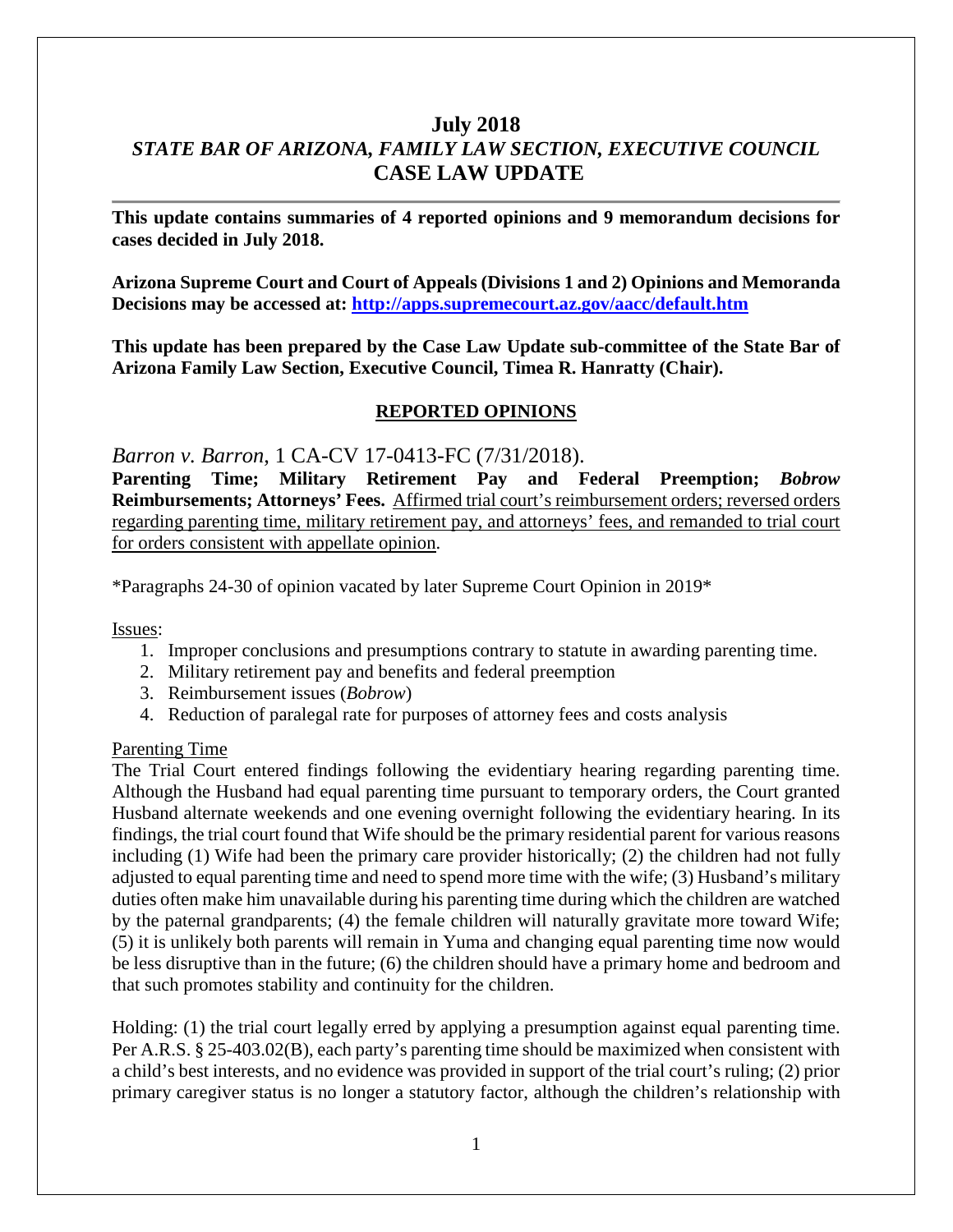the parents remains a factor; (3) dissolution of marriage will disrupt the family dynamic and the primary care provider status often changes when the former primary caregiver must return to employment; (4) it was premature to base a decision on whether parties would likely move – such should be determined in light of the circumstances when such change takes place; (5) the fact that Husband is sometimes unavailable to parent due to military obligations was not material as Husband had his parents to watch the children, and also the parties agreed to a care provider of choice provision. In this case, both parents often needed child care as a result of their employment and training; (6) no evidence supported the conclusion that the children had not adjusted to equal parenting time during the pendency of the temporary orders or that they want to spend more time with Wife; (7) no expert evidence was submitted to support Wife's verbal contentions against equal parenting time.

Analysis: None of the Court's decisions were surprising. This is a great case to cite when a party argues against equal parenting time on grounds such as primary parent, changing work schedules, third party care providers, gender arguments, and other arguments that are outside of the factors set forth by A.R.S. § 25-403.

#### Military Retirement Pay and Benefits – THESE PARAGRAPHS VACATED

Court of Appeals overruled the trial court's order that if Husband voluntarily continues to serve after he becomes eligible to retire, he must pay Wife what she would have received if he had retired citing *Howell*, 137 S. Ct. at 1405-1406 and applicable federal statutes. *Koelsch* was inapplicable because such does not address the division of military retirement pay, a matter exclusively governed by federal law.

The Court of Appeals reversed the trial court's order that Husband could not reduce his retirement pay pursuant to payments he might make to buy a survivor benefit for a future spouse. Again, such an order was inconsistent with federal statutory law.

The Court of Appeals remanded to the trial court the issue of Wife's proportionate share of any cost of living or other post-retirement increase to define only what the community is entitled to share based upon pre-dissolution service.

#### Equalization *Bobrow* Issue

The trial court did not err by denying Husband's request for reimbursement for community expenses paid during the pendency of the proceedings because Wife would have otherwise been entitled to interim spousal maintenance. The superior court did not apply a gift presumption, but rather determined that such order was equitable. Order affirmed.

#### Attorney Fees Issue

The trial court erred by reducing paralegal charges from \$175.00 per hour to \$50.00 per hour where such issue was not raised, and no evidence was submitted that such was excessive. Addressed importance of paralegal contributions.

Analysis: May also be cited where the Superior Court reduces attorney fees based upon an excessive hourly rate. Without sufficient evidence of an unreasonable rate, this may be beyond the Superior Court discretion. The question thus remains whether such requires expert testimony or if an argument that such hourly rate is excessive will suffice.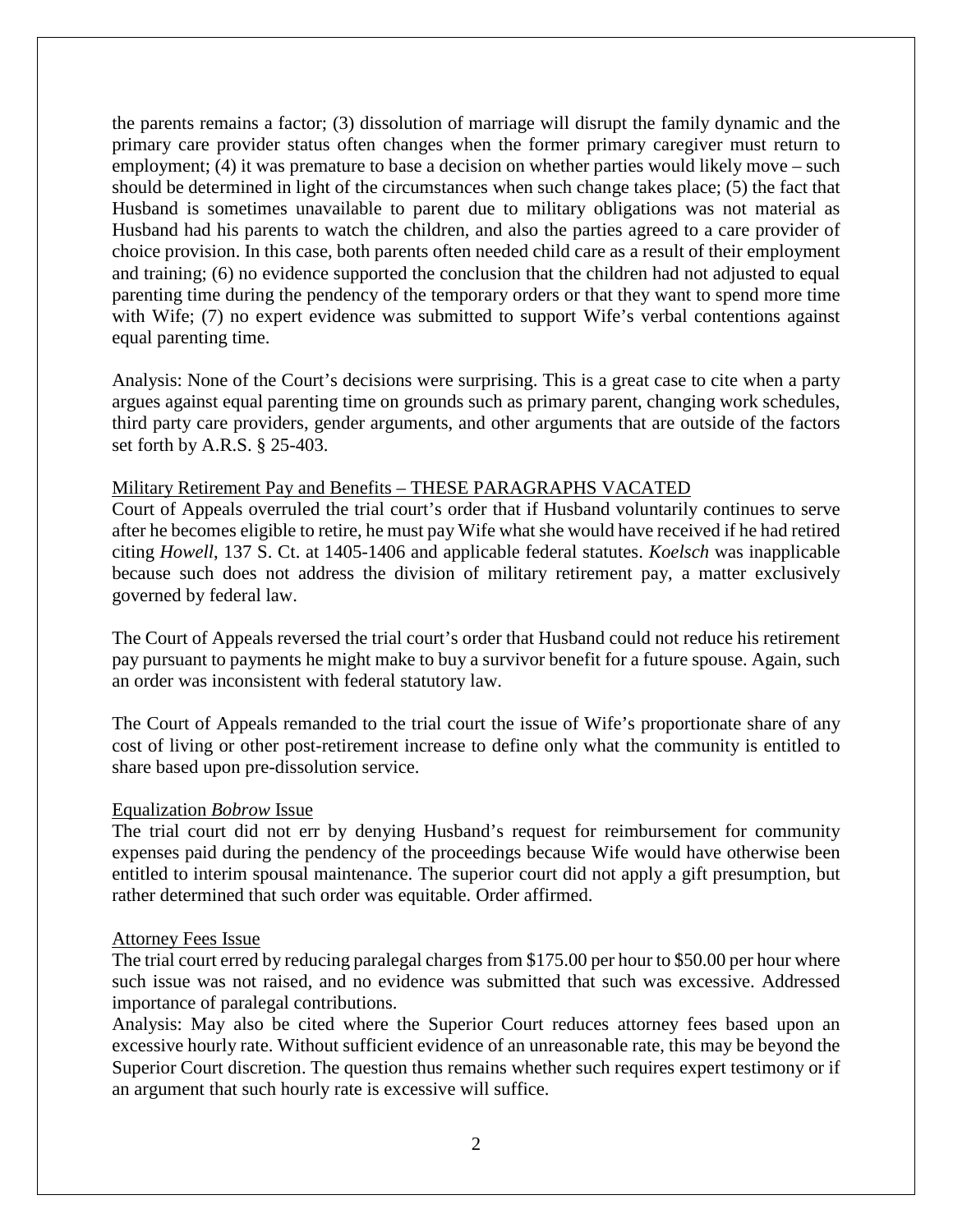# *Doty-Perez v. Doty-Perez*, 1 CA-CV 16-0734-FC (7/31/2018). **Standing; Third Party Rights; Equal Protection; Adoption.** Vacated trial court's order finding A.R.S. § 25-409(C)(2) unconstitutional and remanded for proceedings consistent with opinion.

Same-sex couple married in Iowa in 2011, and later moved to Arizona. Tonya alone adopted four children, and although both parties parented children, Susan did not adopt them. Susan later filed a petition for dissolution, and sought rights as a parent and in the alternative, third-party visitation rights. The trial court denied Susan's request to be declared a legal parent, which was affirmed by the court of appeals and denied review by the Arizona Supreme Court. Susan then proceeded to seek third-party visitation under A.R.S. § 25-409(C)(2), which allows visitation to be granted if in the child's best interests and the child is born out of wedlock. Tonya moved to dismiss, arguing that because the children were adopted, they were not born out of wedlock, citing Sheets v. Mead, 238 Ariz. 55 (App. 2015). The trial court found the statute unconstitutional as applied, because it treated "adopted children differently than natural born children."

The court of appeals reversed, holding that A.R.S.  $\S 25-409(C)(2)$  as applied to adopted children is constitutional and does not violate equal protection. The court noted that in several scenarios, the statute treats adopted and biological children similarly, but does treat them differently if Tonya had given birth to them while not married, because then Susan could seek third-party visitation as they would have been born out of wedlock. Under A.R.S. § 8-117(A), Arizona has a legitimate interest in treating adopted children as if they were born in lawful wedlock to prevent stigma. Noting that third-party visitation rights is a matter for the legislature, the court held that the statute demonstrates concerns about visitation petitions by biological parents whose parental rights had been terminated, or extended family members, and thus the legislation served legitimate state interests. Thus, the classifications under  $\S 25-409(C)(2)$  rationally serve those interests. The court rejected Susan's arguments regarding whether there were alternatives, noting that the issue was only whether the legislation was constitutional, not if there were a different or better alternative. The court also noted that while the results may be harsh, the statute is constitutional and applies with equal force to opposite-sex marriages where one parent adopts a child and the other does not.

# *Johnson v. Provoyeur*, 1 CA-CV 17-0276-FC (7/26/2018).

Untimely Disclosure. Affirmed trial court's preclusion of the custody expert's supplemental report based on lack of timely disclosure.

Mother appeals the trial court's order denying her petition to modify primary physical residence of the parties' children, and argues that the court abused its discretion by precluding her expert's supplemental report due to her failure to timely disclose the report pursuant to the scheduling order.

During the litigation, Mother initially disclosed her custody expert's original report one week after the scheduling deadline. In response, Father requested and the trial court permitted a continuance of the trial dates and reset the disclosure deadlines, requiring the parties to make all disclosures at least 60 days prior to the disclosure deadline. Thereafter, Mother disclosed a supplemental report from her expert only two weeks prior to trial. Father filed a Motion in Limine to preclude the supplemental report, which the trial court granted. The trial court allowed the expert to testify and present evidence regarding the contents of the original report.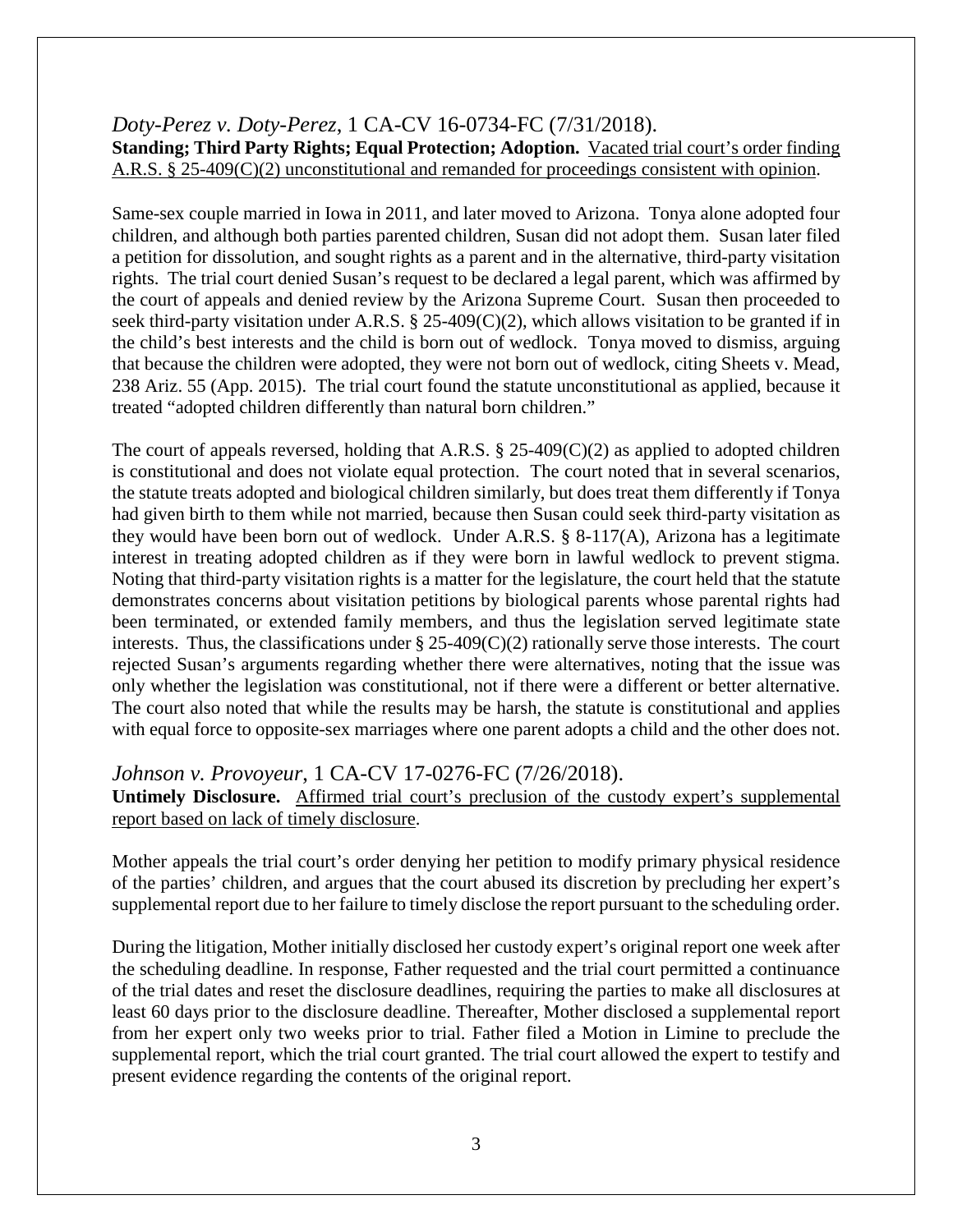The appellate court found that Mother untimely disclosed the supplemental report (Rule 49H). The Court further found that the untimely disclosure was not harmless and prejudiced Father. The appellate court stated, "The untimely disclosure deprived Father of a fair opportunity to obtain [the expert]'s notes, to schedule and complete a deposition, or to allow his expert witness the necessary time to prepare a rebuttal report." The appellate court rejected Mother's argument that Father had ample time to cure his prejudice, and held that the rules do not require an opposing party to "remediate or avoid prejudice caused by the other party's disclosure violation." The appellate court further held that Mother failed to establish good cause for her delay, emphasizing the fact that Mother failed to request a continuance, seek leave from the court for late disclosure, or otherwise alert anyone to the pending disclosure.

Mother also argued that the preclusion of the custody expert's report was a violation of the court's holdings in *Hays v. Gama*, 205 Ariz. 99 (2003). The appellate court found that *Hays* is distinguishable from the present case. In *Hays*, the trial court precluded evidence from a child's therapist as a contempt sanction, not as a result of a discovery sanction. In contrast to *Hays*, Mother failed to comply with the disclosure rules and failed to show good cause for her non-compliance. Rule 65(C) therefore authorizes the exclusion of evidence. The appellate court further found that the exclusion of the *supplemental* report did not exclude evidence that had an "especially significant effect" on the court's ability to determine the child's best interests.

The appellate court further distinguished its decision from *Reid v. Reid*, 222 Ariz. 204 (App. 2009) and *James A. v. Dep't. of Child Safety*, 1 CA-JV 17-0195, 2018 WL 1542028 (Ariz. App. March 29, 2018).

# *Ruffino v. Lokosky*, 1 CA-CV 17-0353 FC (7/12/2018).

Service by Publication. Affirmed trial court's order setting aside default judgment as void for lack of jurisdiction where access to defaulted party's e-mail address, phone number, and social media account were known, yet publication was chosen method of service.

Ruffino appeals the trial court's order setting aside a default judgment against Lokosky. In 2015, Ruffino filed a lawsuit against Lokosky for statements that she made on her website and on social media sites. Ruffino attempted to serve Lokosky; his process server conducted a "skip trace" on Lokosky, discovered three possible addresses, and attempted service (once) on all three addresses. Ruffino then moved for an order authorizing alternative service or leave to serve by publication. The trial court denied the motion, noting that the process server had only made one attempt on each address. Nevertheless, Ruffino served Lokosky by publication. He did not mail a copy of the summons or complaint to any of the possible addresses. When Lokosky failed to appear, the trial court entered default judgment against her. Lokosky moved to set aside the default judgment. The trial court set aside the default judgment after finding that Ruffino had other channels and did not exercise those options to let Lokosky know of the suit (leaving documents with her mother, mailing them, online channels, *etc.*).

The appellate court affirmed. In affirming, the court reasoned that Rule 60(b)(4), *ARCP*, allows a party to vacate a judgment if the judgment is void. A judgment is void if it was entered without jurisdiction because of lack of proper service.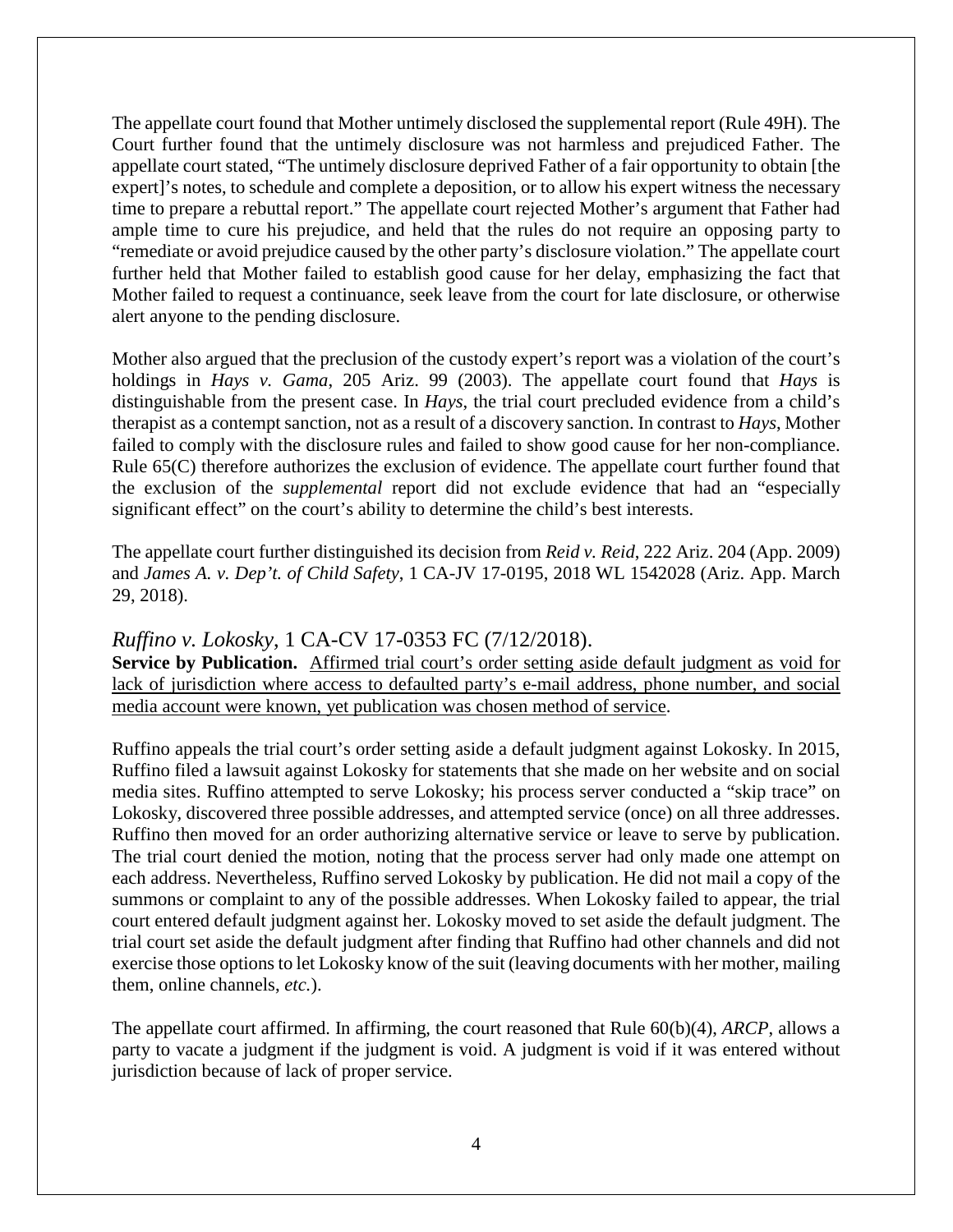Rule 4.1(l) provides that service by publication may be made "only if" (1) "the serving party, despite reasonably diligent efforts, has been unable to ascertain the person's current address," or (2) "the person to be served has intentionally avoided service of process," *and* (3) "service by publication is the best means practicable in the circumstances for providing the person with notice." The appellate court affirmed that Ruffino did not make reasonably diligent efforts to ascertain Lokosky's address nor did Lokosky avoid service. The appellate court cited *Preston v. Denkins*, 94 Ariz. 214, 222 (1963), for the premise that the serving party must show that the residence is unknown, not merely that the residence is unknown to the plaintiff. The appellate court further cites that Ruffino had many ways to contact Lokosky (e-mail, phone number, social media) and that Ruffino had previously communicated with Lokosky through these channels, yet Ruffino did not attempt to contact Lokosky through these channels to confirm her address or notify her of the suit. The appellate court further found that service by publication was not the best means practicable under the circumstances, again citing that modern means of communication (e-mail, phone) were more likely to give Lokosky actual notice of the suit.

#### **MEMORANDUM DECISIONS**

#### *Torrez v. Bombard*, 1 CA-CV 16-0758 (7/31/2018).

**UCCJEA; Subject Matter Jurisdiction; Third-Party Visitation; Attorneys' Fees.** Reversed award of third party visitation and attorneys' fees and remanded for reconsideration of those issues.

The parties lived together when Bombard gave birth to twins after conception by artificial insemination with donor eggs and sperm. The parties intended to raise the children together and entered into an agreement setting forth a parenting schedule in the event they separated. Torrez eventually moved out, but continued to exercise her parenting time. Bombard later informed Torrez that she was no longer allowed to see the children and subsequently moved to New York.

Torrez filed a petition to establish legal decision-making, parenting time and child support in Arizona and, alternatively, for visitation per A.R.S. § 25-409. The lower court found that Torrez stood *in loco parentis* to the children and, in October 2014, awarded Torrez Skype visitation twice each week and weekend visitation once each month. Torrez later filed a contempt petition against Bombard alleging that Bombard failed to comply with the October 2014 order. In 2016, the lower court found Bombard in contempt for failure to allow visitation as ordered, granted Torrez's request for enforcement of visitation and awarded Torrez her attorney's fees.

Bombard objected to Torrez's application for attorney's fees, arguing that the superior court had not yet issued a final ruling on the petition to establish visitation. The lower court concluded that the 2014 order was a final ruling on the petition though the visitation schedule was a temporary order. The court further awarded Torrez \$12,662.50 in attorney's fees. Bombard timely appealed.

#### **Subject Matter Jurisdiction**

Bombard argued the superior court lacked subject matter jurisdiction under A.R.S. § 25-402 since the children were permanently residing in New York. The appellate court reviewed the matter *de novo* and determined: 1.) that the children lived in Arizona with Bombard and Torrez until two weeks before Torrez filed her petition; 2.) that New York declined jurisdiction of Bombard's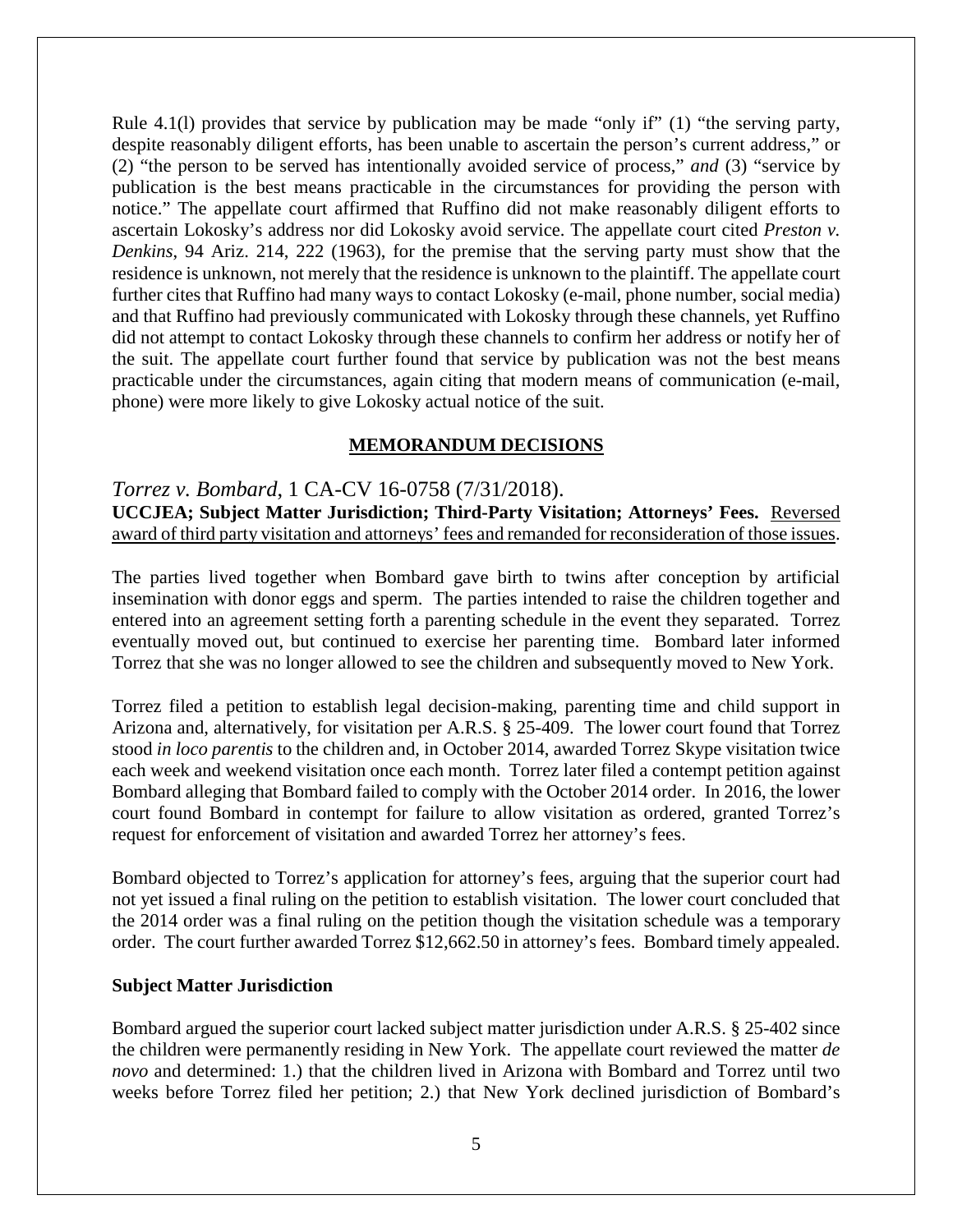petition for custody after conferring with the Arizona court; and, 3.) that Torrez, was listed as "a full and complete parent to the children" in the parties' co-parenting agreement, remained in Arizona. Accordingly, the Arizona court had home state jurisdiction to make an initial custody determination and retained continuing, exclusive jurisdiction over the matter.

However, Bombard further argued that a third party seeking legal decision-making or parenting time must file a petition under A.R.S. § 25-402(B)(2), which requires that said petition be filed in the county in which the child resides; and since the children permanently resided in New York, the proper county for filing was located in New York and not Arizona. The appellate court held that the well-defined jurisdictional requirements of A.R.S. § 25-402(A) meant that A.R.S. § 25- 402(B)(2) is best interpreted to be a venue requirement focusing on which part of the state is the appropriate forum, thus having no effect on subject matter jurisdiction.

Bombard also argued that the superior court failed to make the required jurisdictional findings per A.R.S. § 25-402(A). But the appellate court held that the statute does not require that lower court to make such findings in writing or on the record, and Bombard did not file any request for the court to make such findings or conclusions of law under Rule 82 of the ARFLP. Thus, the appellate court presumes the trial court found every fact necessary to support the judgment.

Court of Appeals also held: 1) by issuing a temporary order, the lower court confirmed its authority to do so under the UCCJEA, thus satisfying A.R.S. § 25-402(A); and 2) the court implicitly confirmed its jurisdiction by denying Bombard's motion to dismiss for lack of jurisdiction.

### **Third-Party Visitation**

Bombard argued the superior court erred by not giving special weight to her decision to deny Torrez's visitation and that the court improperly made the 2014 order a permanent one. The appellate court reviewed the ruling *de novo* and determined that, because the lower court stated that Torrez's request was a temporary one that had no precedential effect on future rulings either by agreement or at trial, the lower court's 2014 order was a temporary one and thus non-appealable under *Gutierrez,* despite the court's signing of the 2014 order as a final order under Rule 81 of the ARFLP. Thus, the lower court's reliance on the 2014 order as a basis for granting visitation in the 2016 order deprived Bombard of her right to have the lower court issue a final ruling.

The appellate court reversed the 2016 order and remanded for further proceedings, indicating that the lower court should apply analytical principles reflected in the Arizona Supreme Court's decision in *In re Marriage of Friedman,* 244 Ariz. 111 (2018).

### **Attorneys' Fees**

Because the underlying order was reversed by the appellate court, the superior court's award of attorney's fees was also vacated, and remanded for reconsideration in conjunction with reconsideration of the third-party visitation petition.

In light of its disposition, the appellate court declined to address Bombard's constitutional challenge to A.R.S. § 25-409.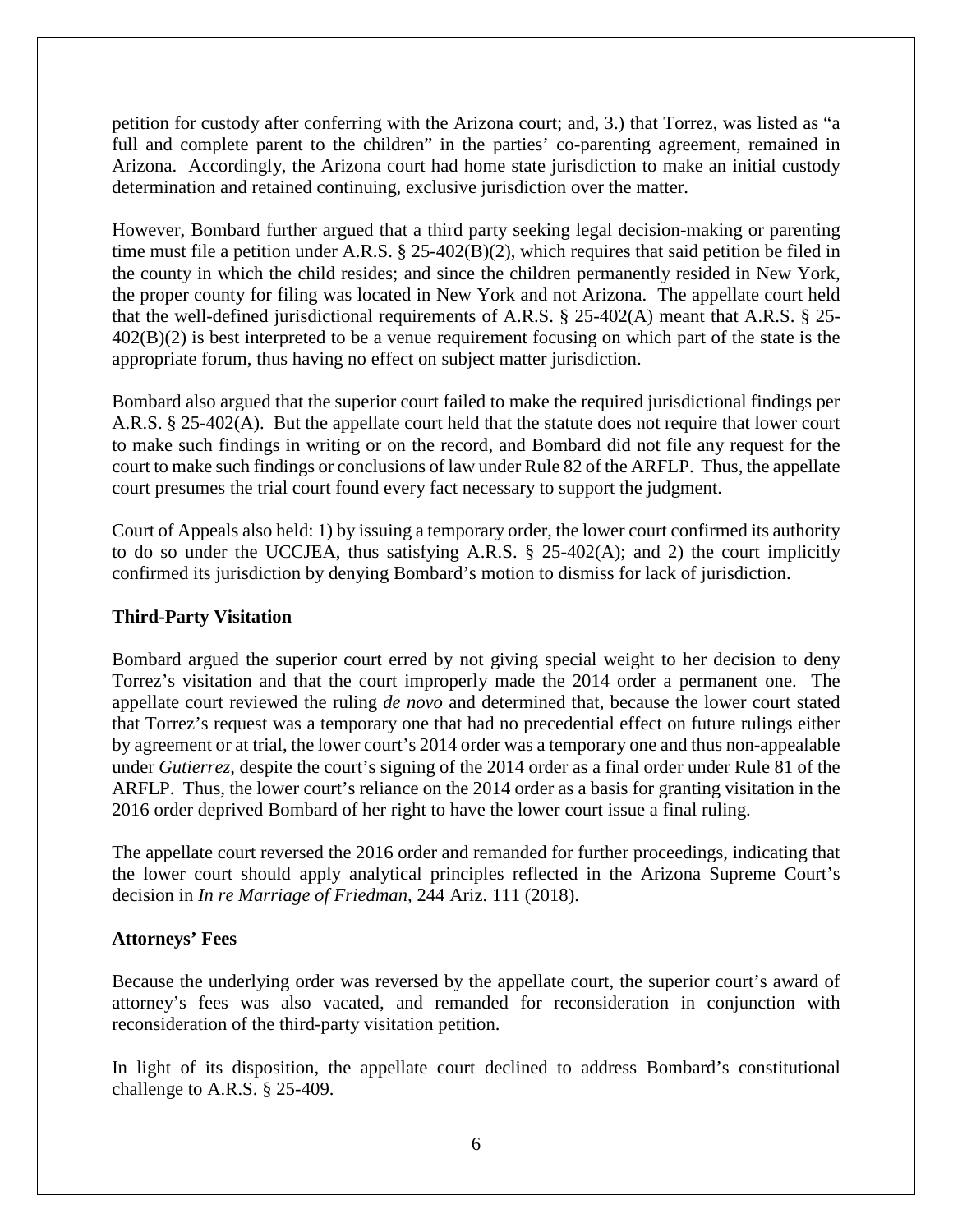*Aguiniga v. Aguiniga*, 1 CA-CV 17-0299 (7/31/2018).

**Legal Decision-Making; Findings regarding Domestic Violence.** Affirmed, upholding trial court's legal decision-making ruling and order that party complete DV counseling.

After a trial on Appellant/Father's petition to establish legal decision-making and parenting time, the trial court ordered joint legal decision-making and that Appellant/Father complete counseling regarding domestic violence. Appellant/Father appealed, arguing that the trial court erred by ordering domestic violence counseling when, he claimed, no findings were made of domestic violence between the parties. The Court of Appeals affirmed the trial court's ruling, finding that the trial court specifically found that Appellant/Father had committed domestic violence against Appellee/Mother and others and that Appellee/Mother had an order of protection against him.

# *Kidd v. Firth,* et al., 1 CA-CV 17-0420 (7/31/2018).

**UCCJEA.** Affirmed trial court's orders dismissing petition due to lack of continuing, exclusive jurisdiction and finding Michigan was child's home state.

The original orders pertaining to child support and visitation were entered out of the California Superior Court in 2010. In early 2013, Father was incarcerated for drug offenses and thereafter, Mother and the child moved to Arizona to live with paternal grandmother. After Father's release from custody in October of 2013, Mother relocated to Michigan with the child near Mother's family. In December of 2013, Father registered the California order in Arizona for the purposes of moving for a temporary order for modification of legal decision-making and parenting time in the Maricopa County Superior Court; after a conference between the California and Arizona courts, Arizona retained exclusive jurisdiction of the matter. Shortly thereafter in 2014, Grandmother petitioned for, and was awarded, third-party visitation of the minor child.

In March of 2017, Grandmother filed to enforce her third-party visitation rights, alleging that Mother was not permitting phone calls and visits as ordered. The next month, Father filed a petition to modify legal decision-making, parenting time and child support; Grandmother was granted intervenor status in Father's action. Mother responded to both petitions arguing Arizona no longer had jurisdiction because she and the minor child had moved to Michigan several years ago. The superior court dismissed Father's action on the basis that Arizona no longer had exclusive and continuing jurisdiction to modify the existing orders, specifically finding that substantial evidence regarding the child's care, protection, training, and personal relationships was no longer available in Arizona. A subsequent emergency petition filed by Grandmother in her third-party matter was also dismissed by the judge in that court on the same basis. Grandmother timely appealed from the superior court's dismissal in Father's action finding that Arizona no longer had continuing exclusive jurisdiction and that Michigan was the minor child's home state.

The appellate court found Grandmother's arguments unpersuasive in consideration of the jurisdiction factors set forth in A.R.S. § 25-1032(A). The Court of Appeals affirmed the lower court's ruling, holding that given the absence of any significant connections between the minor child and Arizona, the superior court did not err in declining to exercise jurisdiction over the minor child and in its determination that Michigan was the child's home state.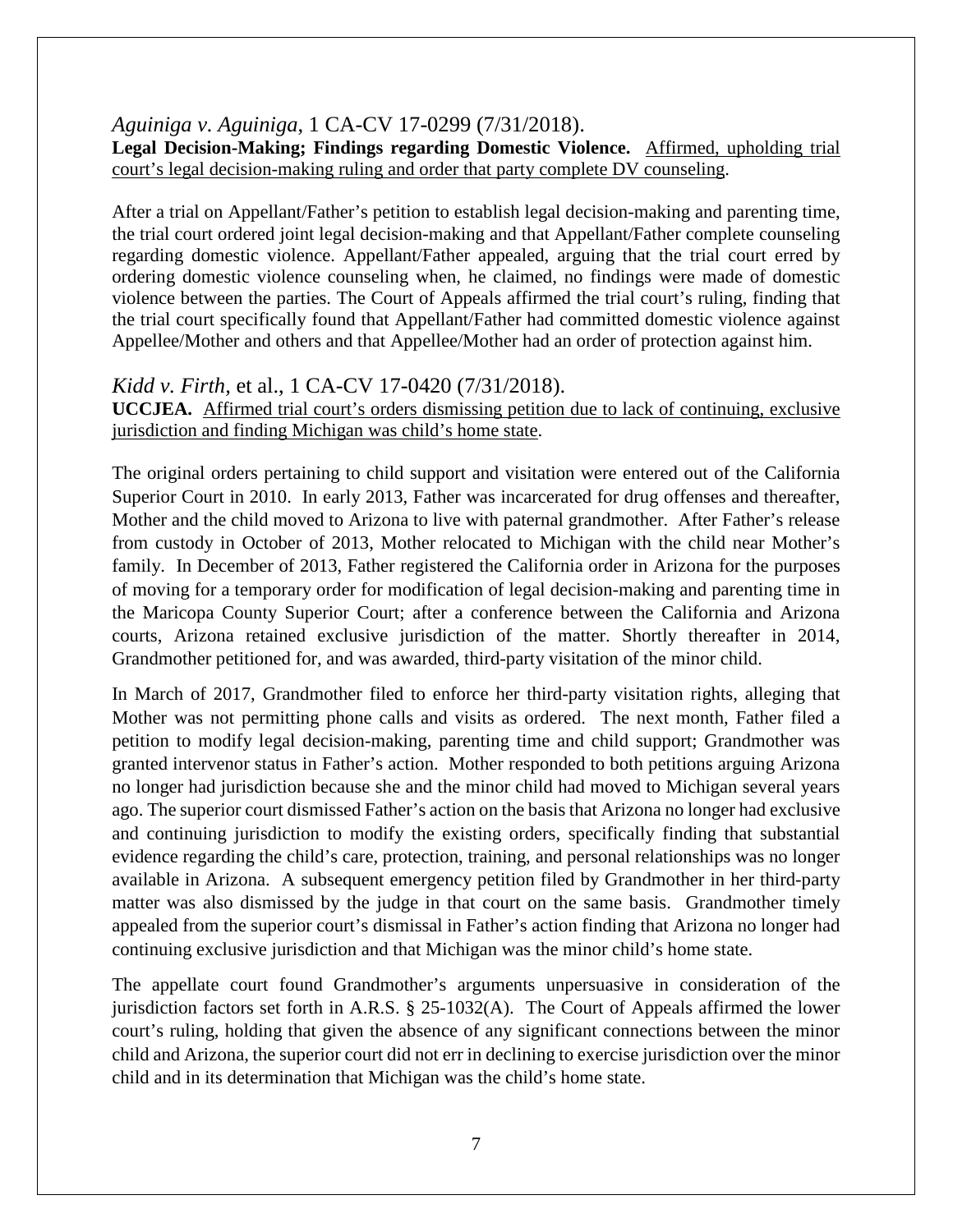# *Lite v. Lite*, 1 CA-CV 17-0680 (7/26/2018). **Order of Protection ("OOP").** Affirmed OOP in part and vacated OOP in part.

Wife filed for an order of protection against Husband in October 2017, which included a request that Husband not be allowed at the parties' residence in Arizona, Wife's place of work in Laughlin, Nevada, and her daughter's school in Boulder City, Nevada. Wife offered no evidence relating to her daughter, including her name or place of residence and no other witnesses were called. The trial court affirmed the OOP, finding Husband committed disorderly conduct. Husband timely appealed and the appellate court reviewed the matter for an abuse of discretion.

The appellate court disagreed with Husband's argument that the lower court was required to specify the enumerated and various methods of committing domestic violence he allegedly committed. As the record reflected Husband's admission to the behavior supporting the disorderly conduct finding, the appellate court could not find that the lower court abused its discretion in affirming the protective order as to the parties' prior mutual home. The appellate court did find, however, that there was no basis for the lower court's protective orders as to Wife's work or the daughter's school in Nevada. Thus, those orders were vacated due to an abuse of discretion.

# *Lynum v. Tavares*, 1 CA-CV 17-0342 FC (7/26/2018). **Spousal Maintenance Arrears.** Affirmed trial court's judgment for spousal maintenance arrears.

The parties were divorced by consent decree in January 2010. Per the decree, Wife was awarded spousal maintenance in the amount of \$3,500 per month, plus a percentage of every dollar Husband earned between \$100,000 and \$999,999 annually. Each time Wife petitioned the court to enforce Husband's payment of support in 2010 and 2011, Husband became current on payments shortly after Wife's filing. However, in August 2015, Wife filed another enforcement petition asserting that Husband had not paid support from June 2014 to August 2015. In her petition, Wife calculated spousal maintenance arrears at \$87,500, but in preparation for hearing, Wife requested Husband's financial information from 2012 to 2014 to enable her to determine the total amount of spousal support owed. In October 2015, the State also notified both parties that a determination of Husband's income was necessary to calculate arrearages and requested that the parties provide their financial information.

Husband did not respond to Wife's petition, instead filing his own petition to modify child support wherein he alleged a decrease in his income since the entry of the decree. Wife responded to Husband's petition, alleging Husband owed more than \$200,000 in support arrears but that she could not be sure of Husband's income until he disclosed his financial information so that it could be analyzed by an accountant.

After hearing, the lower court determined Husband owed Wife \$388,689.72 in spousal maintenance arrearages and further attributed income to Husband beyond the amount he claimed, reasoning that personal expenses for Husband that were paid for by his company should also be counted as income to him. Husband timely appealed after the lower court denied his motion for a new trial.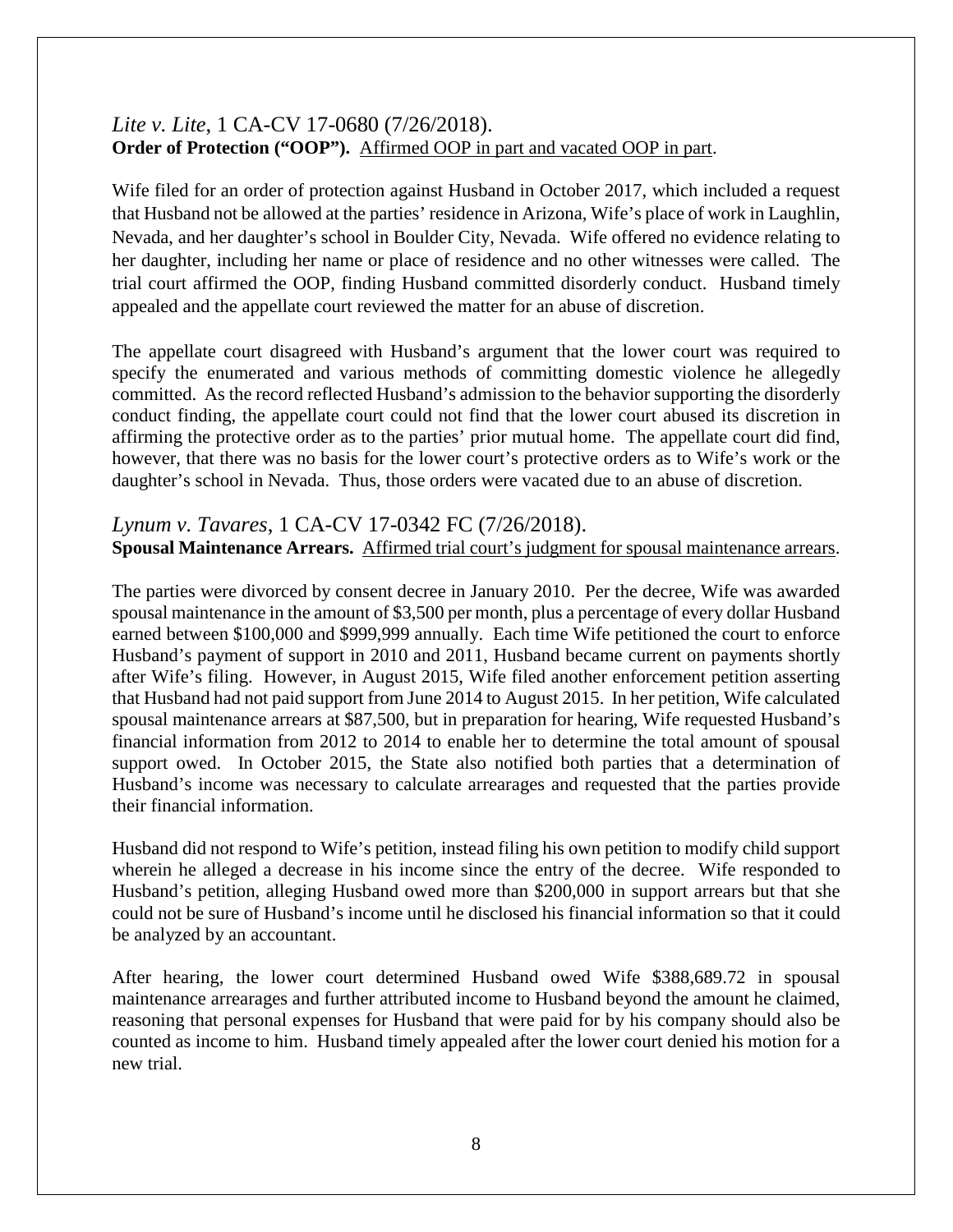#### **Total Arrearages**

Husband argued the superior court erred by awarding Wife \$388,000 in spousal maintenance arrearages because Husband did not receive proper notice of the amount she was claiming and because Wife was judicially estopped from claiming a greater total of arrearages that was stated in her petition. Specifically, Husband argued that he did not receive notice from Wife that she was seeking more than \$87,500 in arrears as stated in her petition to enforce.

The appellate court held that Father's knowledge of, and agreement to, the maintenance terms as stated in the parties' consent decree placed him on notice that his income could be at issue and that he could be liable for an amount claimed beyond the minimal amount of spousal maintenance as contemplated in the decree. The appellate court further held that Wife's previous request for Husband's financial information, along with the State's notice in October 2015 and Wife's claim in her response to Husband's petition that he owed her at least \$200,000 in spousal maintenance arrears, also placed Husband on notice.

Husband also argued that Wife untimely disclosed her expert witness report a week prior to hearing, *i.e.*, insufficient notice, but the appellate court found the delay in disclosure was due to Husband's failure to respond to Wife's request for his financial documents.

Husband further cited *Armer v. Armer*, 105 Ariz. 284, 288 (1970), arguing that Wife cannot claim arrearages beyond the amount specifically pled. The higher court found Husband's reliance on *Armer* to be misplaced and further distinguished this case from *Armer* by holding that Wife's pleadings clearly indicated to Husband that his income was in dispute and that the amount owed was potentially greater than \$87,500.

Husband's claim that Wife was judicially estopped from arguing an amount of arrearages greater than what she asserted in her petition also fell short. Citing *In re Marriage of Thorn*, 235 Ariz. 216, 222, ¶ 27 (App. 2014), the appellate court held that judicial estoppel requires, *inter alia,* that a party successfully asserted, in a prior judicial proceeding, a position inconsistent with a newly asserted position. Because Wife's petition was not a prior judicial proceeding and because Husband did not cite any prior judicial proceeding that was resolved in Wife's favor based on a position inconsistent with what Wife asserted in this case, the appellate court found Husband's argument for judicial estoppel inapplicable.

### **Attribution of Income**

Husband next argues that the superior court erred in determining his income because the parties' decree unambiguously states his "gross income" is to be used to determine spousal maintenance and his gross income for tax purposes is the relevant amount to be used in the calculation. However, the appellate court determined that gross income can be calculated differently in different contexts, especially since section 5(D) of the Arizona Child Support Guidelines indicates that gross income for purposes of child support is expressly different than gross income for tax purposes and may include "[e]xpense reimbursements or benefits received . . . in the course of employment . . . or operation of a business . . . if they are significant and reduce personal living expenses." In this case, Husband provided no compelling reason for the lower court to depart from its calculation under the Guidelines for purposes of spousal maintenance.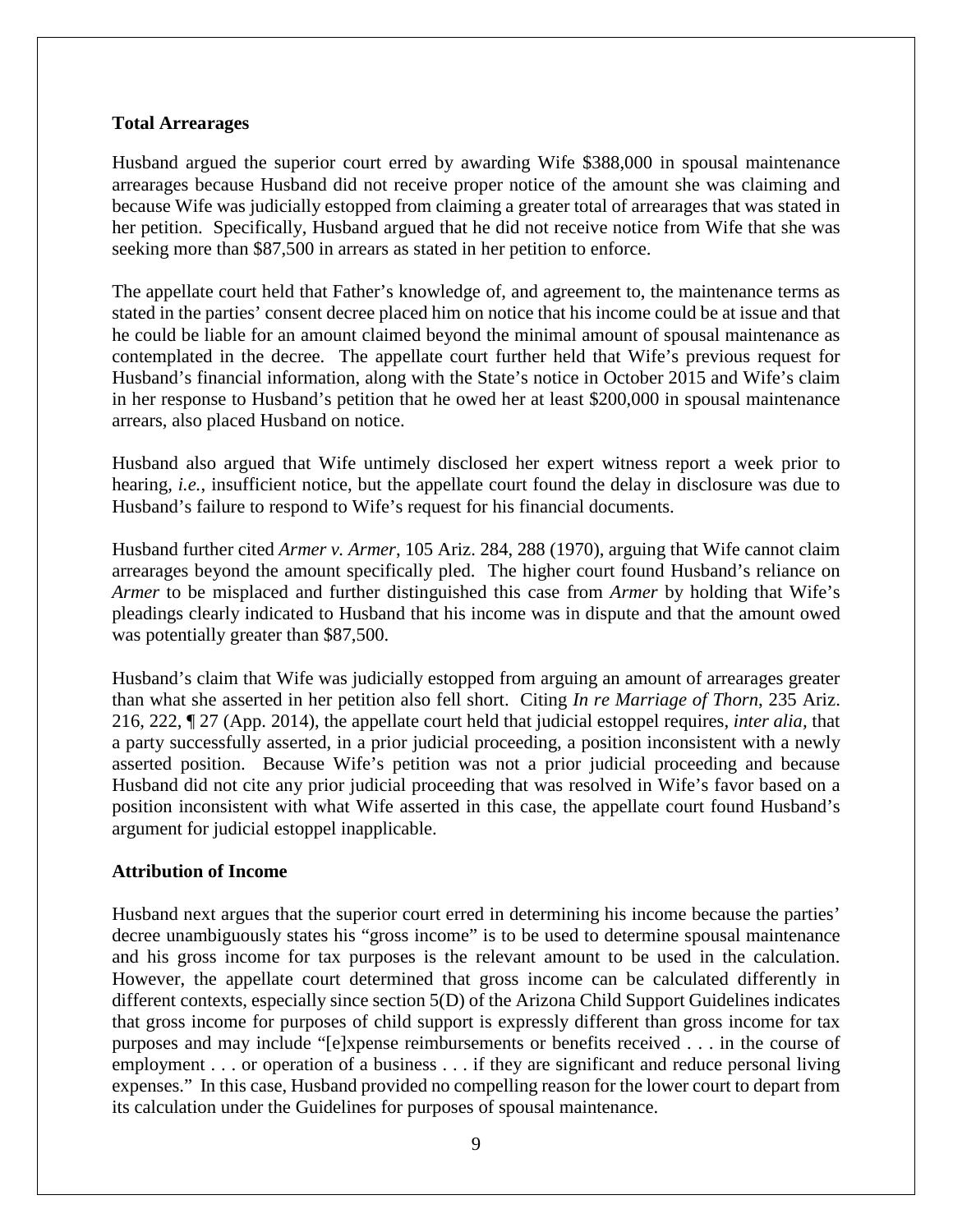# *Clarritt v. Scott*, 1 CA-CV 17-0511 FC (7/26/2018). **UIFSA; Setting Aside Registration.** Affirmed order denying motion to set aside registered foreign support order.

A child was born to Father and Mother in 1992, and in 1996 a child support order was entered against Father in the amount of \$100 per week. In 2011, a Kentucky court granted a judgment against Father for unpaid child support in the amount of \$111,305.57, including interest (calculated at rates for both the New Jersey and Kentucky courts), after specifically stating that Father did not appear for the hearing by telephone as instructed.

Mother registered the Kentucky judgment as a foreign support order per A.R.S. § 25-1302. Father was advised by the court by mail that he had 20 days from the date of mailing to contest the validity or enforcement of the registered order. The document further notified Father that his failure to timely respond "precludes further contest of the order with respect to any matter that could have been asserted." Father's attorney accepted service of Mother's motion to register the foreign judgment and associated documents 190 days later, after which he filed a response disputing the principal and interest calculations. Father also filed a motion to partially set aside the registered child support judgment under Rule  $85(C)(1)(d)$  of the ARFLP, asserting that the Kentucky judgment used incorrect interest rates making the judgment void "as a matter of law as it lacked jurisdiction to render judgment." The lower court denied the motion and signed it pursuant to Rule 81. Father timely appealed.

Father argued on appeal that the Arizona court lacked jurisdiction to make the order because the Kentucky judgment incorrectly calculated pre- and post- judgment interest thereby making it void. He further argued that Arizona had jurisdiction to correct the domesticated foreign support order. Reviewing the trial court's ruling on a motion to set aside a judgment for an abuse of discretion, the appellate court disagreed with Father.

The appellate court stated that A.R.S. § 25-1304(C) requires Arizona courts to enforce foreign support orders and collect arrears and interest due on foreign judgments. And while A.R.S. § 25- 1307, "Contest of registration or enforcement," sets forth eight separate defenses available to challenge the validity or enforcement of a foreign support judgment, an erroneous calculation of arrears is not one of the listed defenses. Furthermore, the only mention of jurisdiction in this statute is of personal jurisdiction, which was not argued by Father. Thus, the appellate court found no error of law or abuse of discretion in the trial court's denial of Father's motion to partially set aside the Kentucky Judgment.

# *El-Sharkawy v. El-Sharkawy*, 1 CA-CV 17-0425-FC (7/19/2018).

**Property/Debt Division; Spousal Maintenance; Income for Child Support Purposes; Bias.**  Reversed trial court's orders dividing property/debt in unequal manner as offset against spousal maintenance, failing to factor separate contributions to community debts post-service under *Bobrow*; affirmed trial court's orders including second job income for child support purposes.

The parties proceeded to trial in February 2017 wherein the trial court made spousal maintenance findings, awarded Wife indefinite spousal maintenance, and ordered Husband to assume all community debts. The trial court reflected that such unequal division of debts would be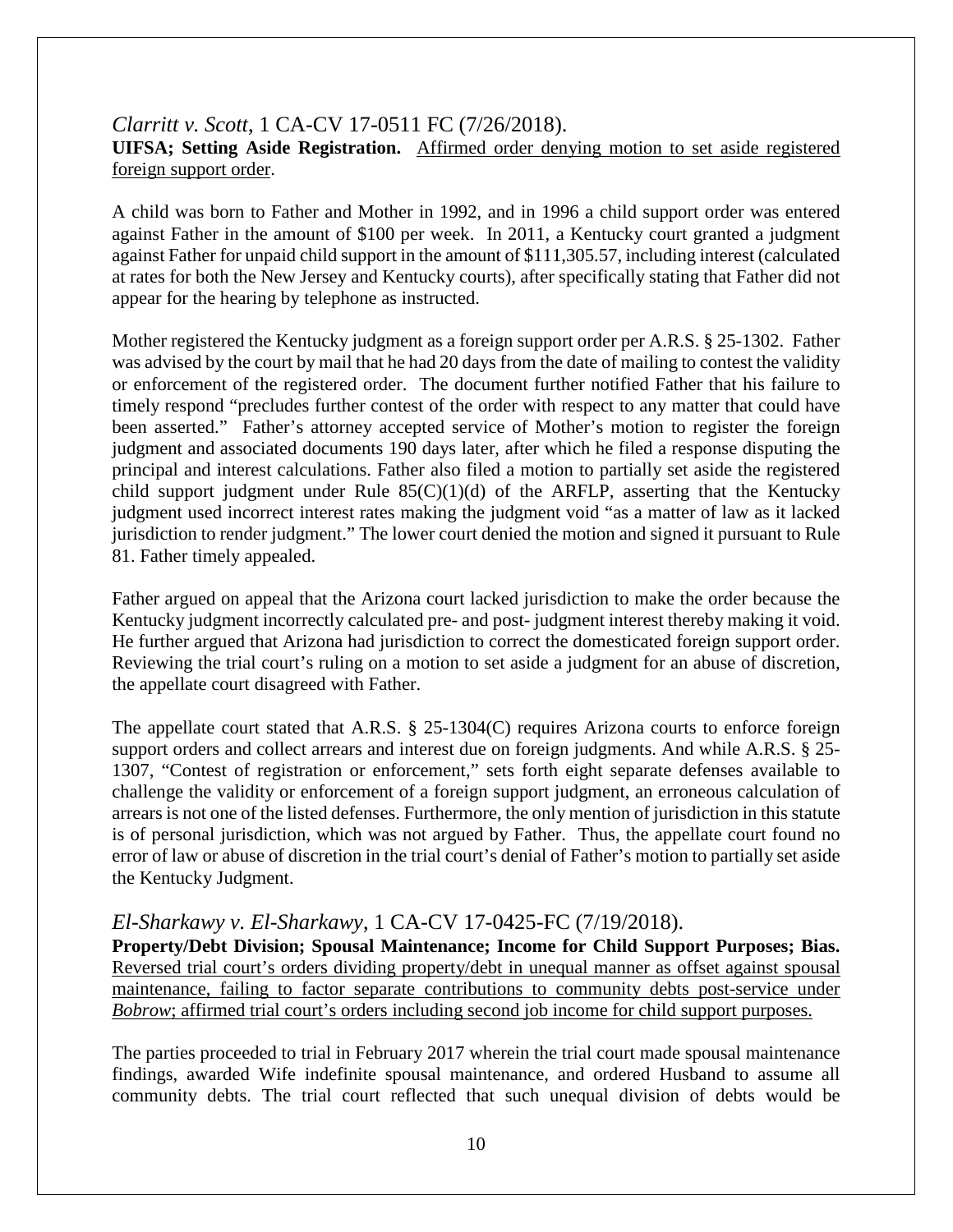incorporated pursuant to a reduced spousal maintenance award. The trial court included both Husband's full-time airlines employment and part-time adjunct professor income for purposes of its child support analysis. Husband argued that the trial court should only include his full-time employment income and that the trial court misapplied the amount that he earned. Husband had paid the mortgage payments on the home during the pendency of the appeal and argued that he should be provided credit, which the trial court rejected. Husband appealed.

The Court of Appeals affirmed the trial court's ruling, which included both Husband's full-time and part-time employment income. Although Husband argued that the trial court included more income than what he earned in full-time employment, Husband failed to provide documentation other than his hourly wage, which the trial court merely multiplied by 40 hours per week and 52 weeks. Regarding his part-time employment, Husband had earned such in varying amounts during the last eight years of the marriage. Although he stated he did not desire to work such hours in the future, it was within the trial court's discretion to determine if such claim was credible. Pursuant to Guidelines Section  $5(A)$ , the trial court had the discretion to determine whether "that income" was historically earned from a regular schedule and is anticipated to continue into the future." In the same regard, the record did not suggest that teaching one class per year as he had been doing required an "extraordinary work regime." The family court did not err by concluding that Husband's historical work at MCC would likely continue.

As for the property / debt allocation, the Court of Appeals vacated the trial court's ruling because the court cannot offset community debts against spousal maintenance, although it can, under some circumstances, order an unequal division of debt and offset same in the division of property, but not as an offset against spousal maintenance. The Court of Appeals affirmed the trial court's findings of fact for purposes of spousal maintenance, but remanded the decision to consider the elimination of the disparate debt distribution. The Court of Appeals thoroughly explains the burdens of proof for spousal maintenance and principles.

With regard to Husband paying the mortgage during the pendency of the case, the Court of Appeals remanded the issue to the trial court (citing *Bobrow*) (noting efforts to service community debt and maintain community assets with post-petition separate property "must be accounted for in an equitable property distribution").

Finally, the Court of Appeals rejected Husband's claim of bias on the part of the trial judge. The determinations by the trial judge regarding Husband's lack of credibility were supportable by the record and did not rebut the strong presumption that trial judges are free from bias and prejudice.

# *Krenzen v. Katz*, 1 CA-CV 17-0367-FC (7/17/2018).

**Characterization of Property; Attorneys' Fees.** Reversed trial court's orders awarding one spouse's separate property to other spouse and attorneys' fees and remanded.

The parties were divorced by decree in November 2013. The decree provided that "Father's Marker Advisors 401K shall be divided so that a*ll funds contributed during the marriage* (and all proceeds of such funds) are divided 50/50." (Emphasis added). Husband argued that such language was ambiguous and that the order must be interpreted to mean all funds contributed up to service of process (subject to gains or losses) consistent with Arizona law. Wife argued that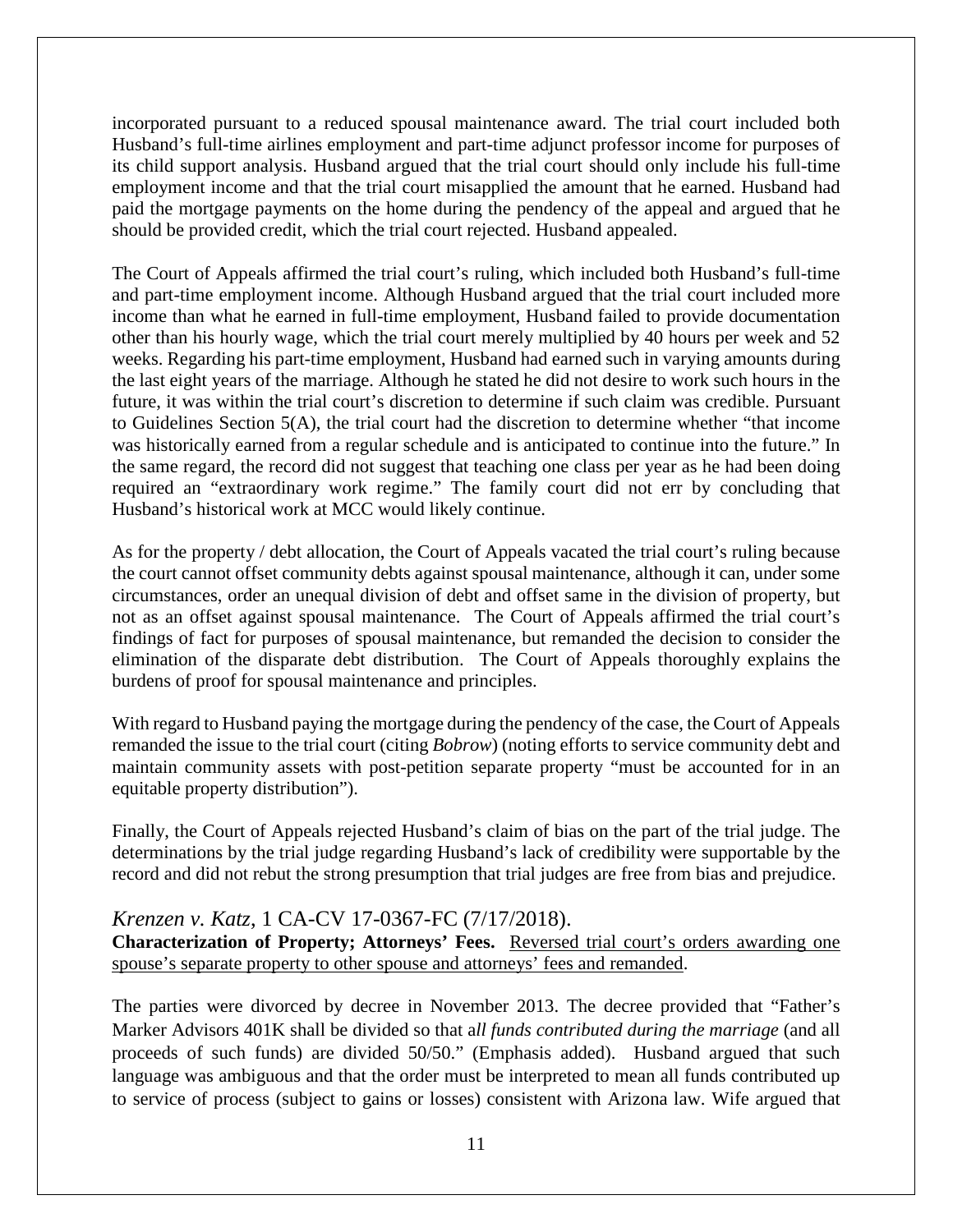such language must be interpreted literally, as all funds contributed up to entry of the decree, *i.e*. since the parties were technically married until the entry of the decree.

The trial court ruled that the language was ambiguous and held that such should be interpreted as including only contributions through service of process. The trial court denied both parties' requests for attorney fees and costs pursuant to A.R.S. § 25-324 finding both parties unreasonable. Wife appealed.

The Court of Appeals found that it did not matter if the order was found ambiguous, as the trial court did not have the discretion to award the community post-service contributions as such constituted Husband's separate property.

Comment: Such furthers the concept that despite the technical language of the decree, which could arguably support Wife's argument, the statutory definition of community versus separate property ultimately controlled.

Wife also appealed the trial court's denial of her request for attorney fees. Such was remanded by the Court of Appeals for the trial court to consider both the reasonableness factor and the comparative financial resources factor. The Court of Appeals stated that the trial court must consider both factors per A.R.S. § 25-324, although it can award fees based upon either factor.

Comment: The case facts are not detailed regarding the trial court's findings regarding the attorney fees issue other than to state that the trial court found both parties unreasonable. Apparently, the trial court did not consider the parties' comparative financial resources. The decision does not suggest that the trial court must make formal findings of fact if such are not requested, but the ruling does need to at least reflect that it considered both factors.

# *In Re the Marriage of Sosa*, 2 CA-CV 2017-0170-FC (7/3/2018).

**Division of Real Estate Proceeds; Child Support/Childcare Credit; Parenting Time; School Choice; Attorneys' Fees.** Affirmed orders regarding division of proceeds, child support/childcare credit, parenting time, and attorneys' fees; vacated school choice order and remanded for redetermination of that issue.

During the marriage, husband gifted \$3,000 to his uncle to purchase a house for husband's parents. Uncle titled the property in the name of himself and husband and wife. Upon uncle's death, the property was owned by the parties. Husband's mother made mortgage payments until the property was sold. The parties did not dispute that the proceeds from the sale were community property. The trial court divided the proceeds equally. Husband argued he should be credited his \$3,000 gift and all of the mortgage payments his mother made, giving him a 90% share of the proceeds.

The appellate court noted the presumption that all property acquired during the marriage is community and considered the factors in determining what is an equitable division, but disagreed with husband. The \$3,000 came from husband's 401(k) during the marriage, which included pre and post-marital earnings. There was no evidence that husband's mother's mortgage payments